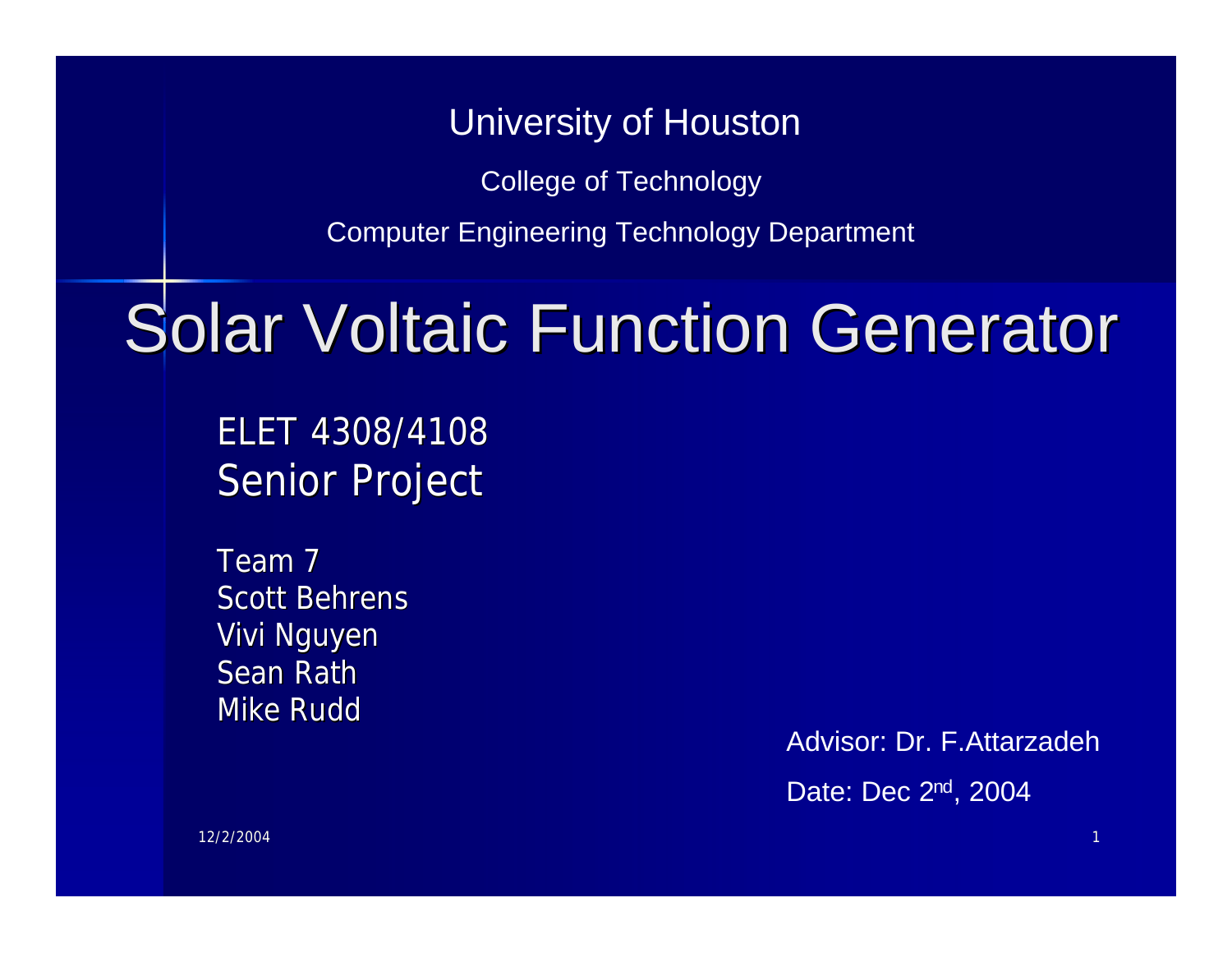## **Project Requirements**

**n** Provides a reliable source of renewable power/energy.

- **n** Mobility.
- **n** Inexpensive.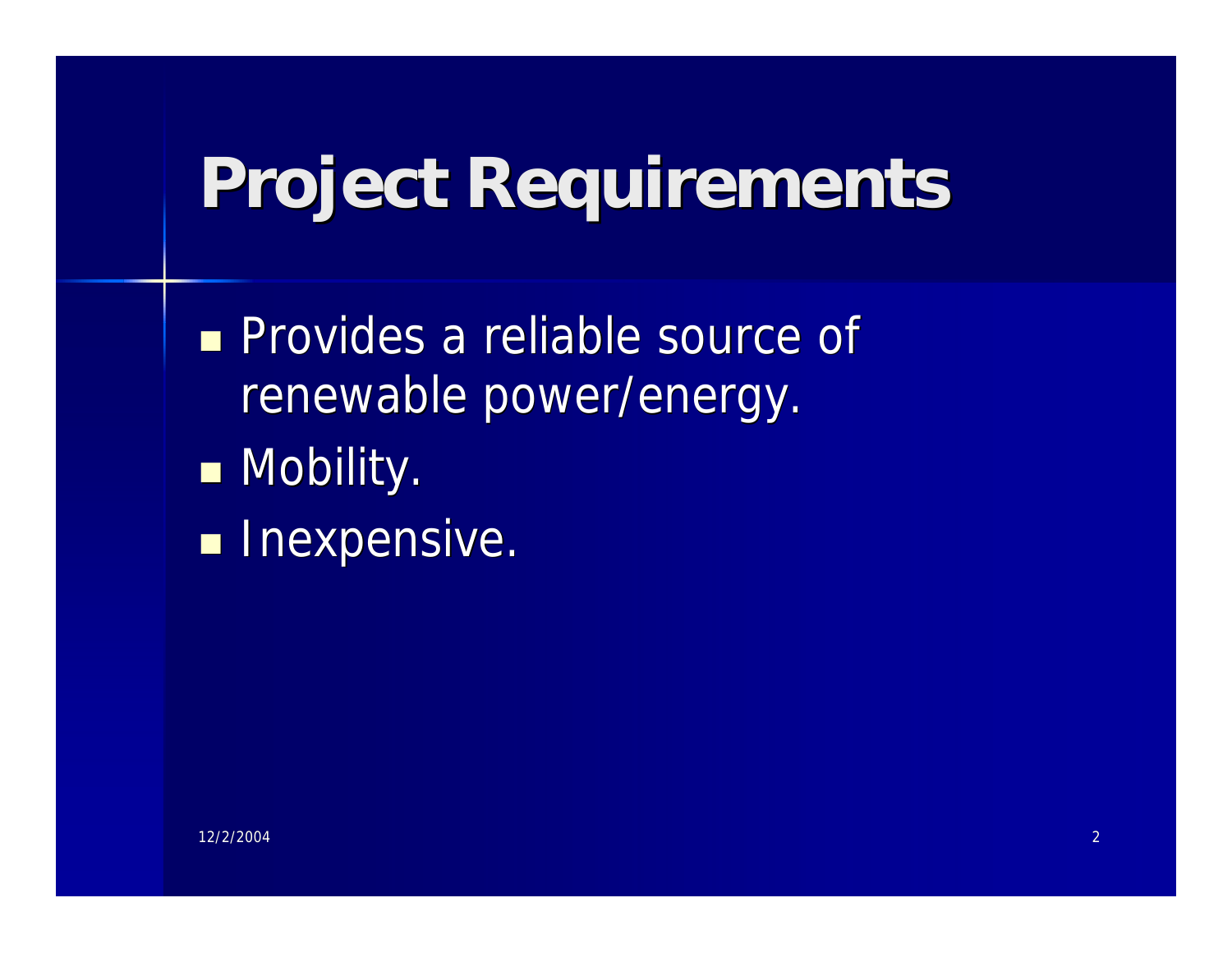## **Introduction**

**Solar voltaic function generators can** be used to power a wide variety of portable devices.

**n This prototype will serve as a model** for further improvement.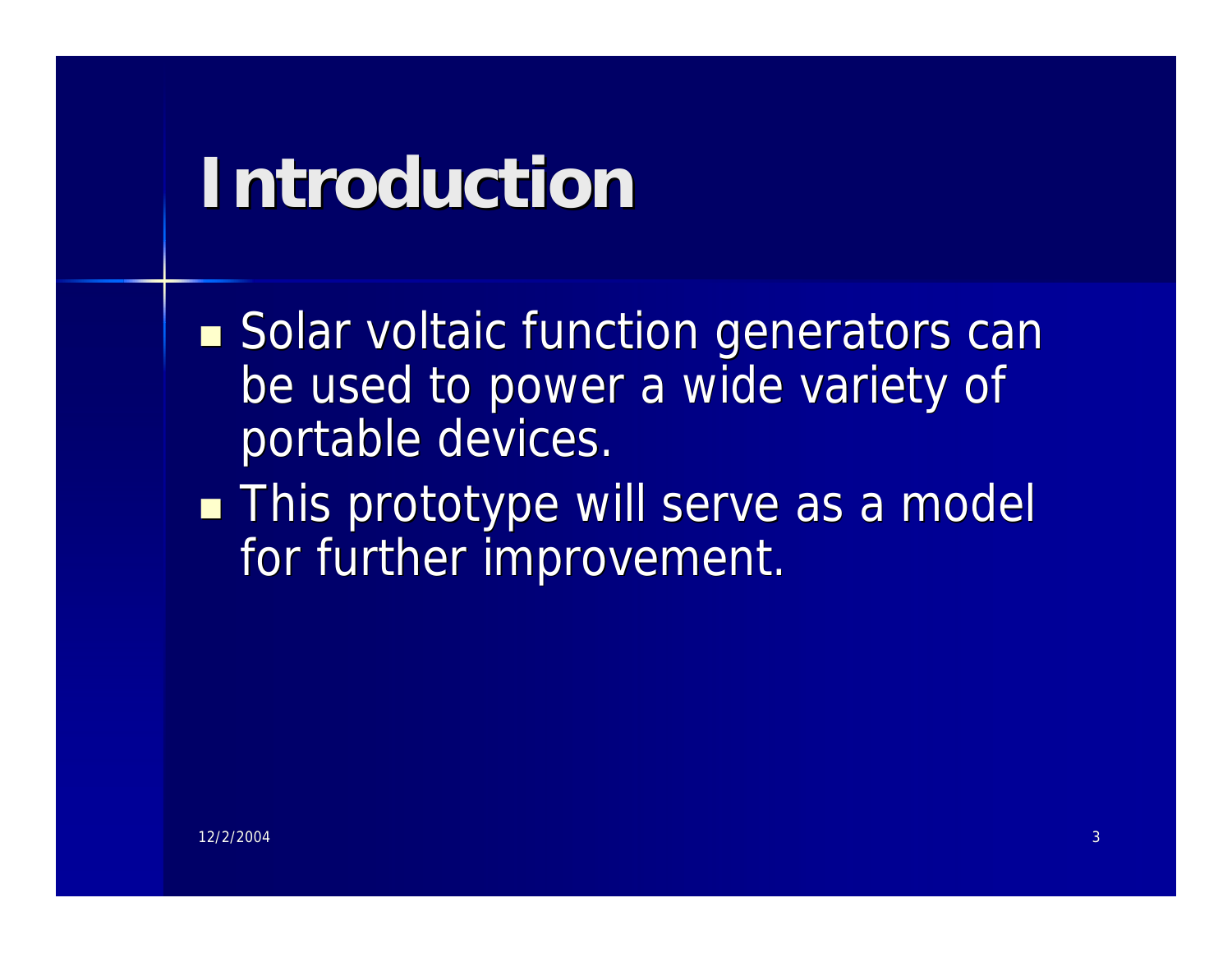## **Background**

- **n** Provides both DC load and AC load for multi-functional power usage by portable devices.
- **No Uses the sun as an alternate power source.**
- **n** The generator is compact, and highly mobile.
- **n The generator's power is safe for the** environment.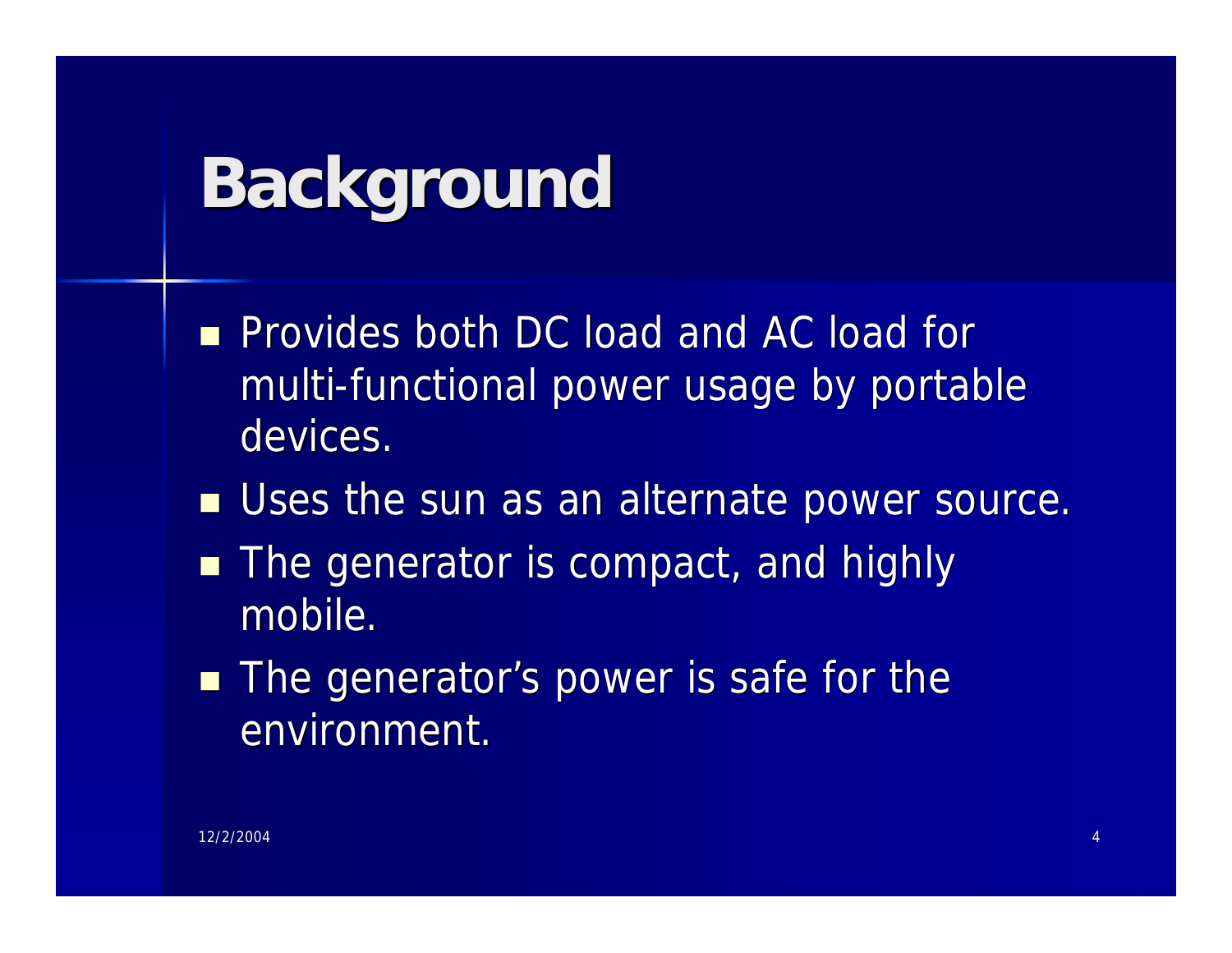## **Design Alternatives**

**Better quality solar panels.** Stronger motor for better motion. **Nultiple axes of motion. ELESS power for lighter weight. Example Smaller model for mobility and** practicality.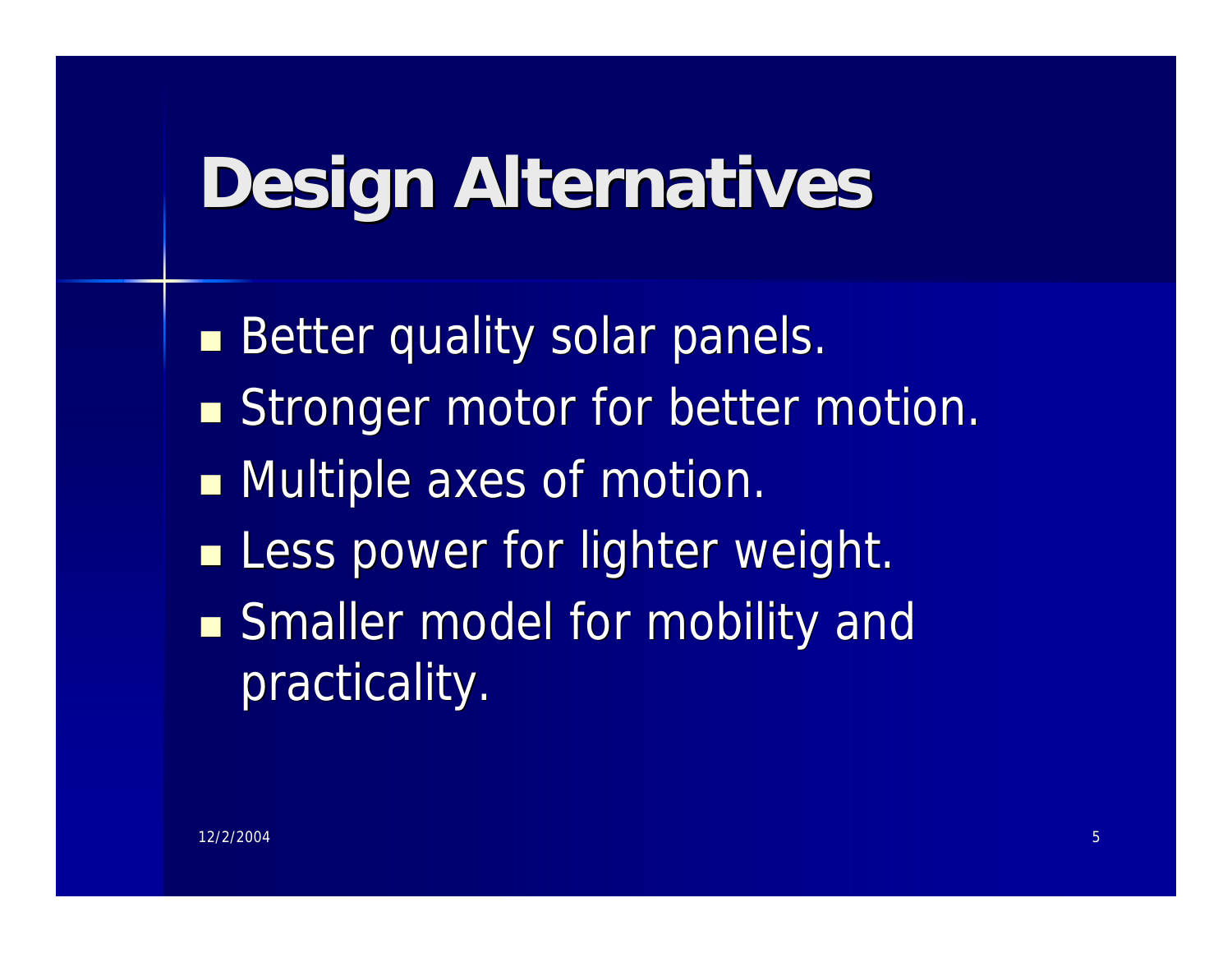## **Project Specification**

- Solar panel array: arrange in parallel for maximum voltage and current.
- Aligning motor/microcontroller: the ATMEL AT89C2051 microcontroller controls the gear motor, tilting the top solar panel array.
- **n Charge controller: controls voltage level in** the batteries.
- Batteries: stores solar energy.
- DC/AC load: powers multiple devices.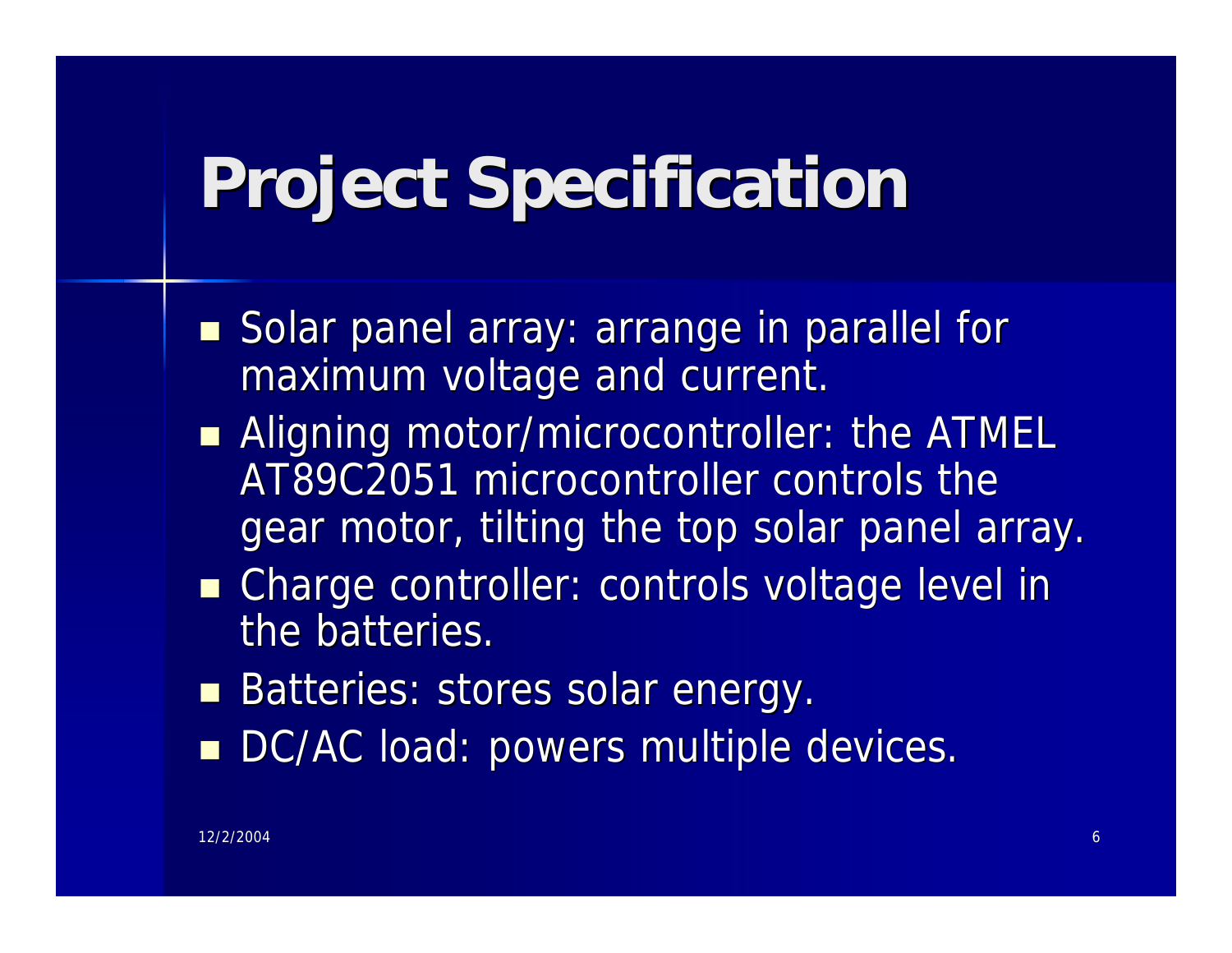## **Design Description**

- **n** The solar panels collect the sun's energy.
- Batteries store the solar energy
- The charge controller controls the voltage level.
- **n** The motor tilts part of the solar panels to an angle of 45° to the sun.
- **n** An inverter converts the battery power into an AC/DC source for powering any power device.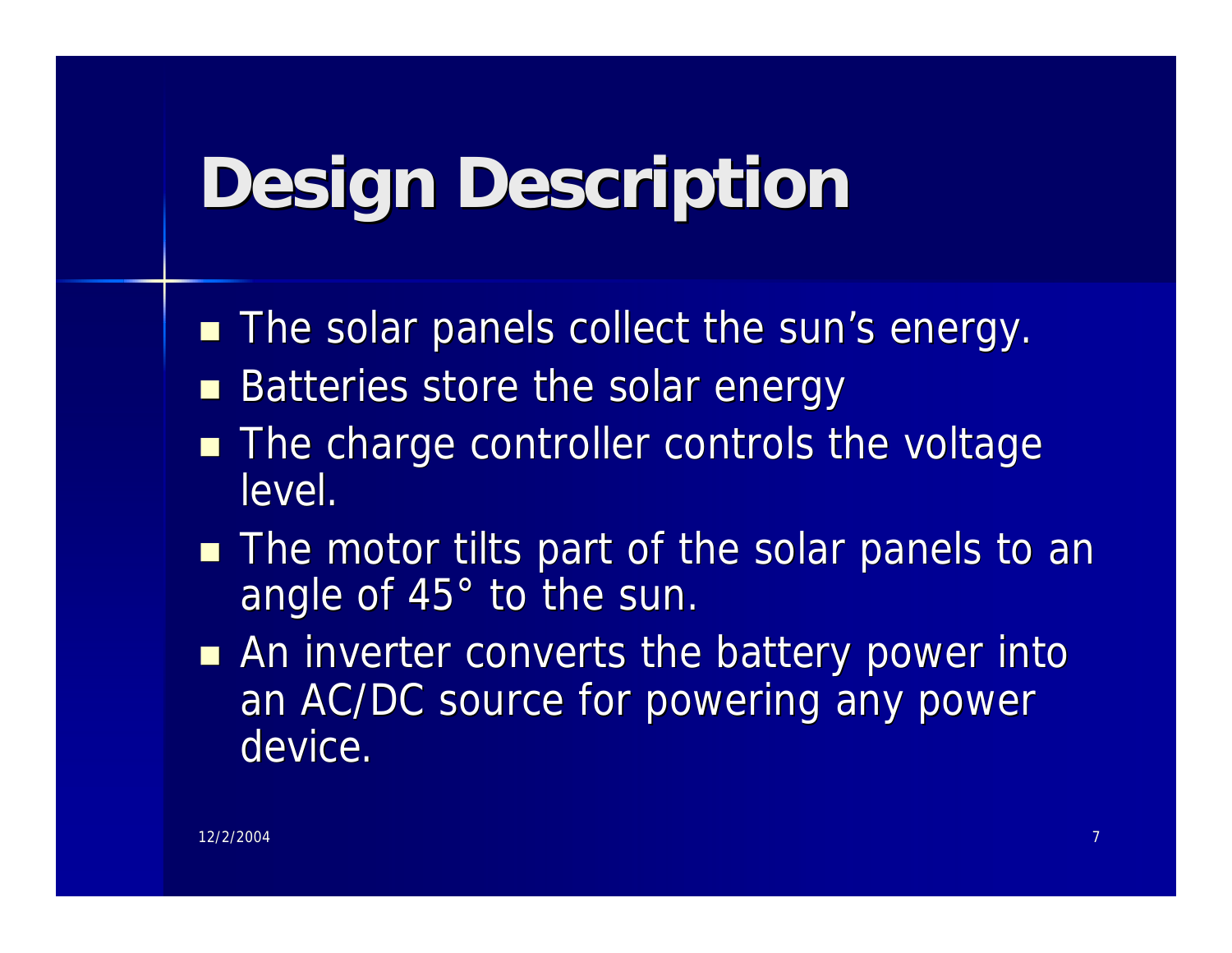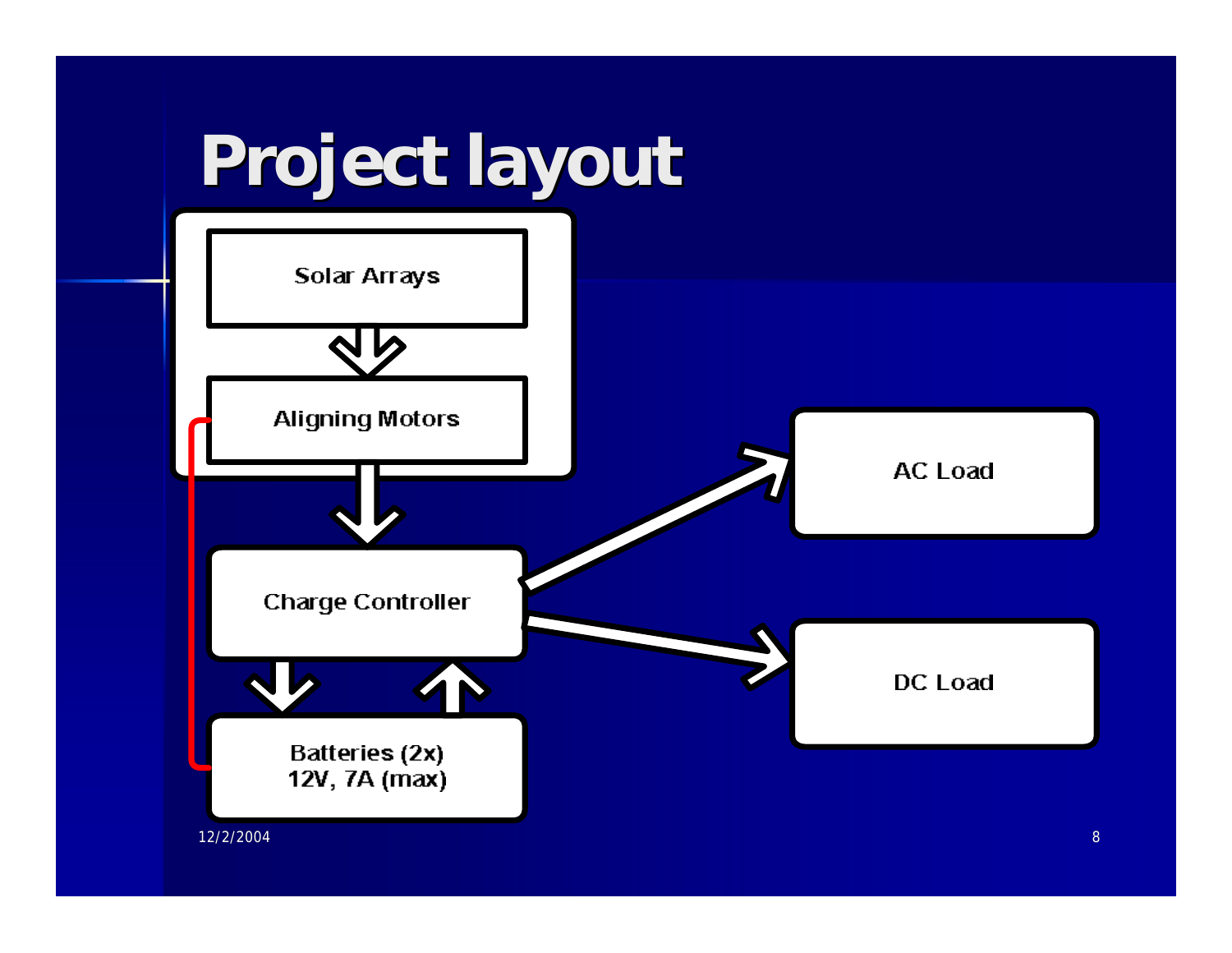## **Construction details**



Solar panels layout Solar panels top view

12/2/2004 9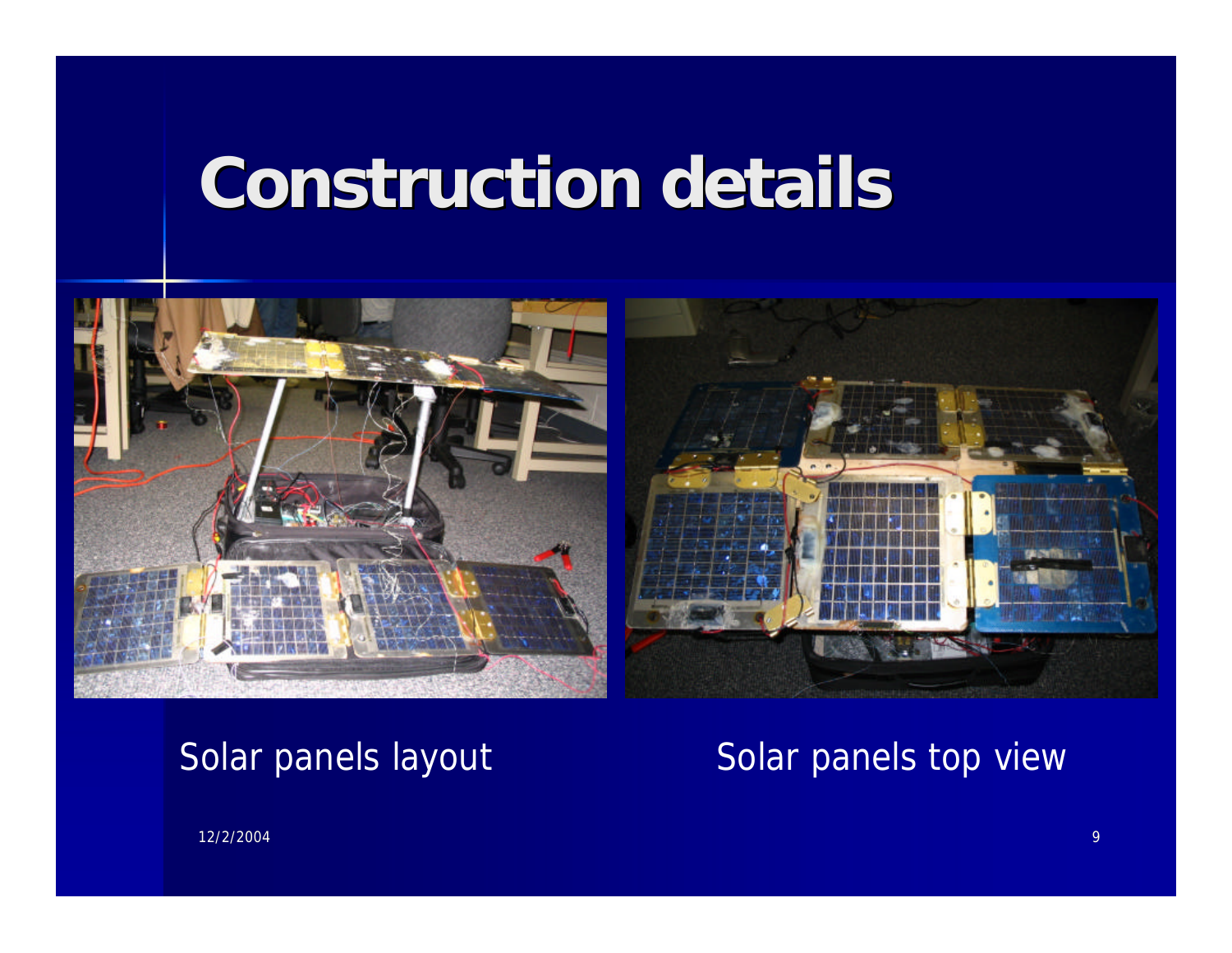## **Construction details**



#### Circuit set up Finish circuit in the case

12/2/2004 10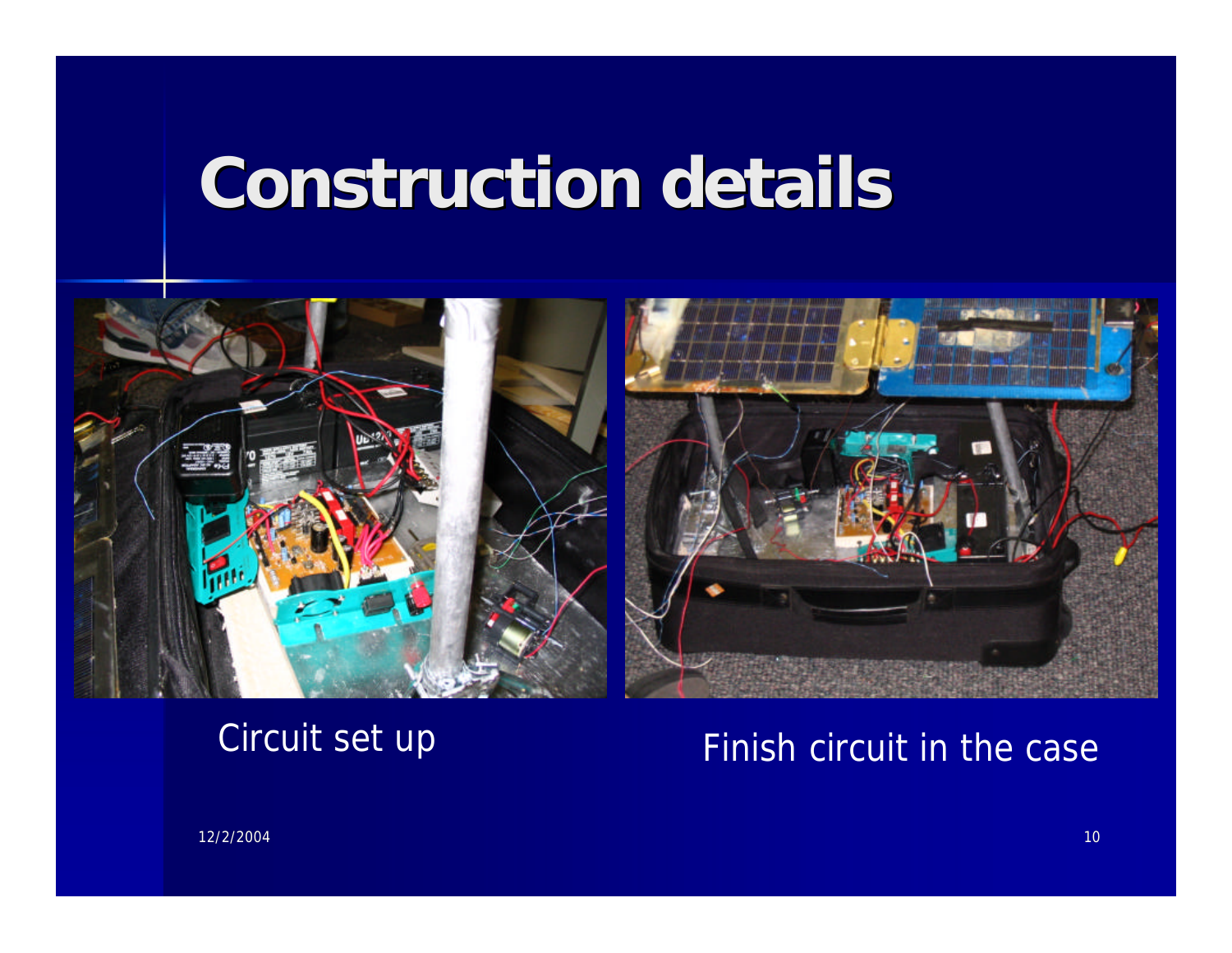# **Cost Analysis**

#### Electronic Component

- 
- 
- 
- 
- 
- 
- $-$  Battery 2  $\emptyset$  \$16.50 = \$33.00
- Charge controller 1  $\omega$  \$29.95 = \$29.95
- $-$  ATMEL AT89C2051 1 @ \$ 2.00 = \$ 2.00
- $-$  PCB Board 2  $\omega$  \$ 6.95 = \$13.90
- $-$  AC adapter 1 @ \$10.95 = \$10.95
- Micro solar panel  $8 \text{ } \textcircled{3} \text{ } \textcircled{4} \text{ } 5 \text{ } 0.25 = \textcircled{4} \text{ } 2.00$

 $\mathcal{L}_\text{max}$  and  $\mathcal{L}_\text{max}$  and  $\mathcal{L}_\text{max}$  and  $\mathcal{L}_\text{max}$  and  $\mathcal{L}_\text{max}$  and  $\mathcal{L}_\text{max}$ 

Total cost and the state of the state  $\sim$  \$91.80

#### 12/2/2004 **12/2/2004** 12:00 بالمسافر المسافر المسافر المسافر المسافر المسافر المسافر المسافر المسافر المسافر ال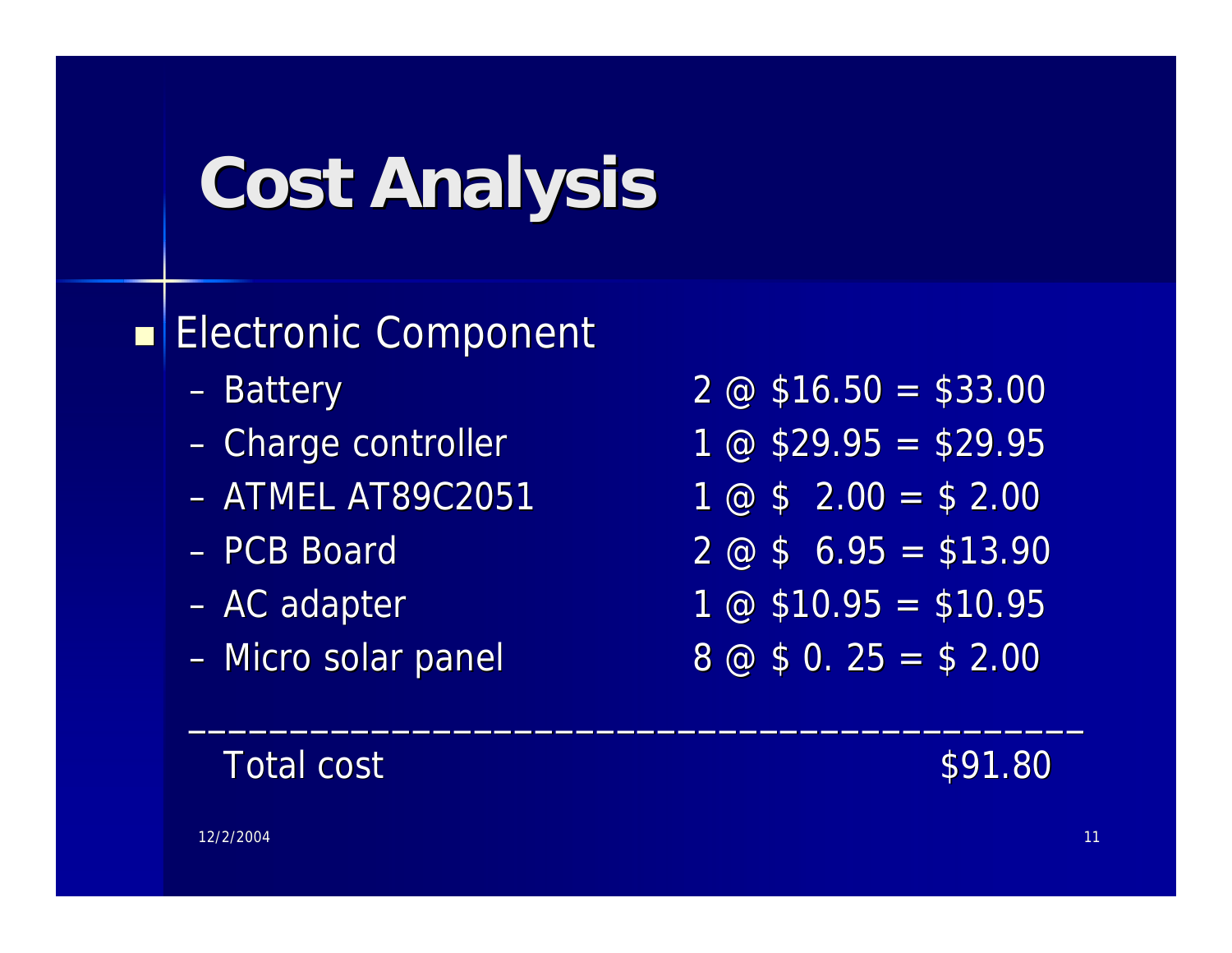# **Cost Analysis (cont'd)**

#### **n** Mechanical Parts:

- $-$  Gear Motor 2  $\overline{\omega}$ \$12.00 = \$24.00
- $Wood$  (various prices)  $= $ 7.18$
- Hinges (90° and 180°) 15  $@$0.99 = $14.85$

 $\mathcal{L}_\text{max}$  and  $\mathcal{L}_\text{max}$  and  $\mathcal{L}_\text{max}$  and  $\mathcal{L}_\text{max}$  and  $\mathcal{L}_\text{max}$  and  $\mathcal{L}_\text{max}$ 

#### Total cost \$46.03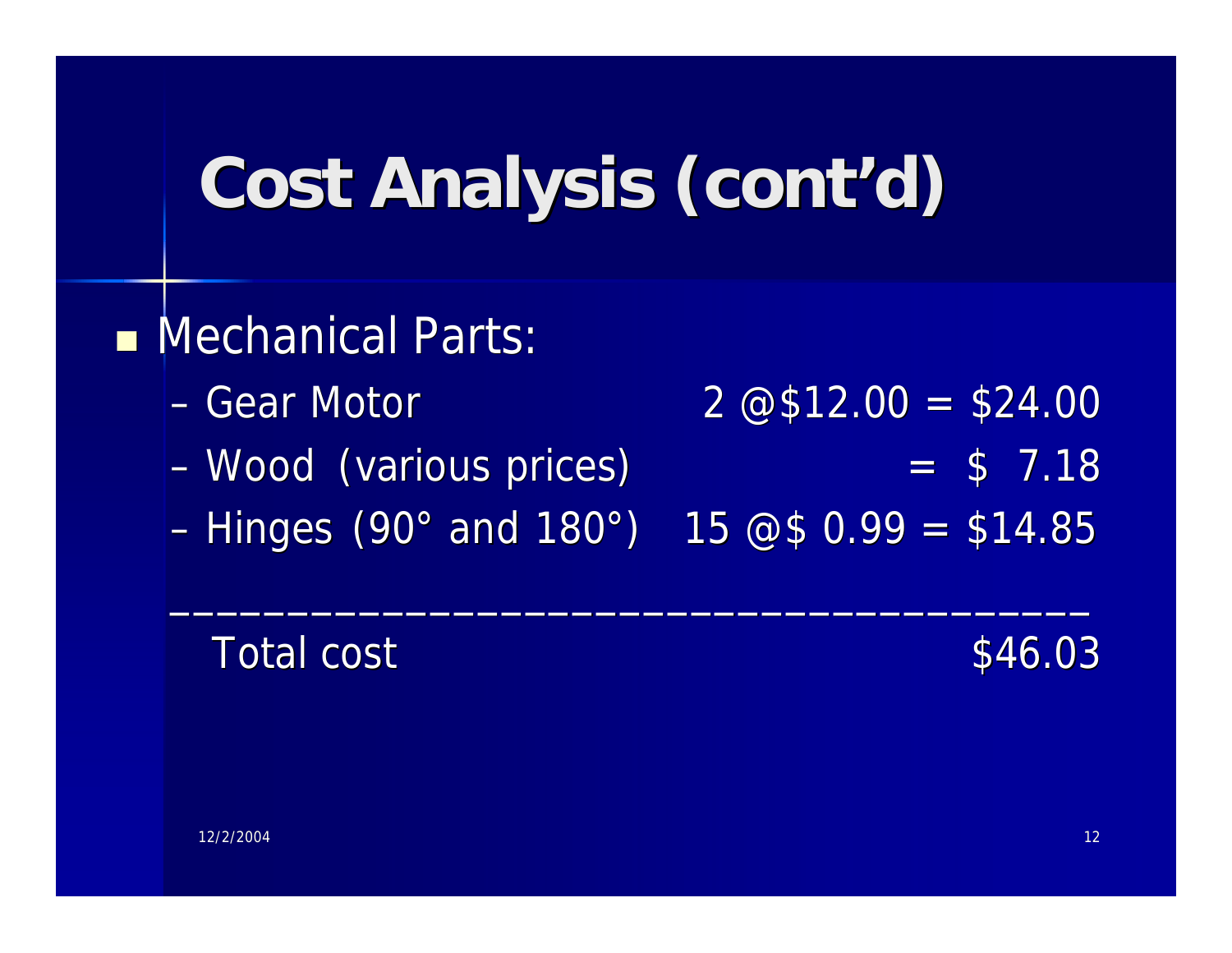# **Cost Analysis (cont'd)**

#### **n** Labor  $-$  250 hrs x 2.5 x \$25/hr  $=$  \$12,500 **Engineering and Design:**  $-$  250 hrs x 2.5 x \$35/hr  $=$  \$21,875 **n** Testing:  $-100$  hrs x 2.5 x \$20/hr  $=$  \$ 5,000

 $\mathcal{L}_\text{max}$  and  $\mathcal{L}_\text{max}$  and  $\mathcal{L}_\text{max}$  are the set of  $\mathcal{L}_\text{max}$  and  $\mathcal{L}_\text{max}$ 

#### Total cost  $$39,375$